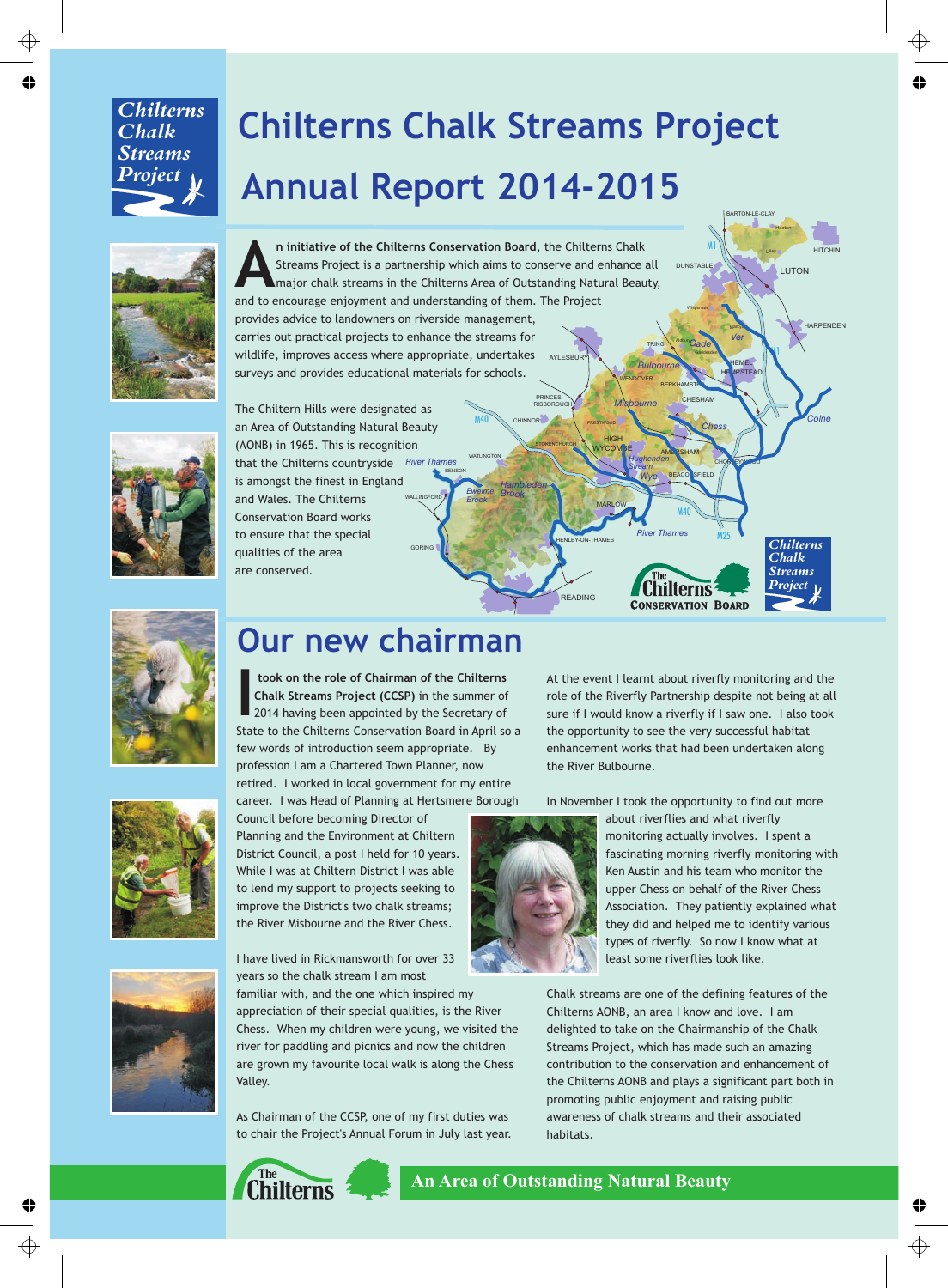### **Project Officer's Report**

**he winter of 2013/14 turned out to**<br>**be the second wettest on record for the Chilterns since 1911.** Heavy, persistent rainfall brought about record groundwater levels and high flows in all of the area's rivers. By the beginning of April all but the R. Ver had reached or extended beyond their recognised source. For a brief period in 2014, the number of chalk streams in the Chilterns rose to eleven with the Bourne Gutter and the rarely observed Assendon Stream re-appearing. Although it was refreshing to see the area's rivers flowing so



One of the highlights for the Project was the setup of a riverfly hub for the Chilterns, Hertfordshire and Middlesex area. The purpose of the hub is to provide training in the Riverfly Partnership's Anglers Riverfly Monitoring Initiative (ARMI) for local volunteers in the upper Lea, Colne and South Chiltern catchments. ARMI provides anglers, conservationists and communities with a tool to monitor the health of their local river and detect and report pollution incidents to the Environment Agency. In its first year the hub has already gone some way towards achieving its ambitious aim of setting up riverfly

groups on every river with groups now monitoring on 14 out of the 34 rivers across the hub area.

The project continued to work with a range of partners on catchment-scale projects this year to develop plans for the Colne and South Chilterns catchments and worked in support of the Chilterns Conservation Board in delivery of the Chilterns Farm Advice Project, now in its final year.

November saw the launch of the World Wildlife Fund's State of England's Chalk Streams report. Ten years on from the Environment Agency's own report into the health of the country's chalk streams, the WWF report sought to review progress that has

> been made towards their improvement. The report, which the CCSP contributed to, concluded that although significant steps have been taken to improve their state, more than three quarters are still failing to meet Water Framework Directive objectives. Clearly there is someway to go if we are to see these iconic rivers returned to health and if it is to be achieved at all, partnership projects like the Chilterns Chalk Streams Project will be key.

len Buchy

*Allen Beechey, Chilterns Chalk Streams Project Officer*

abundantly for a change, all the water led to its fair share of problems too. Flooding caused damage and disruption in a number of locations, but the most widespread problem was pollution resulting from groundwater infiltration into the sewerage network. Of all the rivers to be affected by this problem, the Chess and Hughenden Stream were perhaps worst affected with sewage being released or pumped into them well into the summer months. Damage to these rivers was thankfully limited by the sheer amount of water, which served to dilute the sewage. That said, impacts on the invertebrate community were picked up by riverfly monitors and the site of sewage detritus littering the banks and bed of the Hughenden Stream was unpleasant to see, not to mention pretty unhygienic for users of

the public open spaces along the stream. Thankfully with the return of more clement weather in the Spring, groundwater levels soon lowered to more normal levels allowing the pollution and flooding issues to subside and the affected rivers to recover.

Over this eventful background the Chilterns Chalk Streams Project enjoyed another busy and productive year. Whilst very much focused on work at the local level, the Project has been actively engaged on chalk streams issues at broader scales, from catchment to national levels.



*The Assendon Stream (photo: R Sanderson)*

# **Highlights from 2014/2015**

#### **Enhancement Work and project support**

The CCSP provided support to the Environment Agency and Wild Trout Trust in holding five **habitat enhancement** workshops in April and May. The Project held riverfly monitoring taster sessions during the days, which were held on the rivers Gade, Bulbourne and Misbourne. Over the five days, more than 40 people received training in enhancement techniques and 600m of river was enhanced.

The CCSP provided funding and technical support to an enhancement scheme to enhance the **R. Ver** along Riverside Way near Colney Street, which was completed this year. Led by Hertfordshire Countryside Management Services, the £33,000 scheme involved an extensive programme of tree management work, in-stream habitat enhancement. and installation of a new interpretation board to explain the work carried out.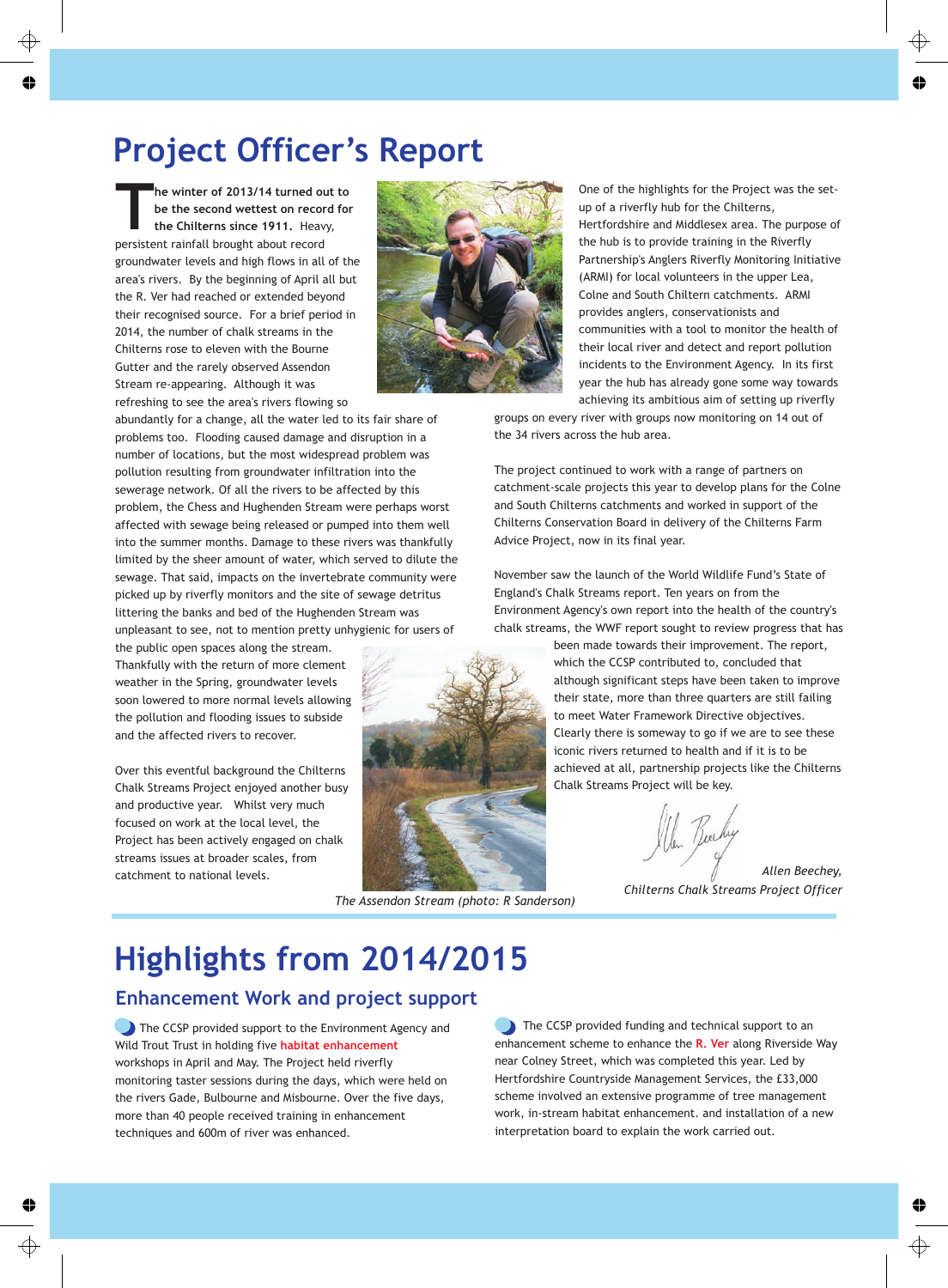# **Highlights from 2014/2015**

Desborough Recreation Ground in High Wycombe was completed in July. Led by Wycombe District Council and supported by the Wild Trout Trust and the CCSP under the umbrella of **Revive the Wye,** the £80,000 scheme involved the re-naturalisation of 420m of river, removing concrete banks and a series of weirs that were obstructing fish passage. A scheme to enhance two sections of the R. Wye at



*The R. Wye at Desborough Recreation Ground in High Wycombe, before and after restoration work.*

In March the Project provided **funding support** to Revive the Wye for the purchase of vital tools and equipment for their conservation volunteer group.



*Volunteers and supporters of Revive the Wye with their new equipment.*

#### **Catchment Work**

The Project continued to work alongside co-hosts Groundwork South, under the banner of the **Colne** 

**Catchment Action Network, securing** £18,500 to support the continued development of Defra's Catchmentbased Approach for the Colne and its



tributaries. In October, the Network launched an interactive catchment plan for the Colne online www.colnecan.org.uk

Work on the **Chilterns Farm Advice Project** continued this year. Led by the Chilterns Conservation Board with support from the CCSP, 27 targeted farm advice visits have been completed to date, covering over 7,000 hectares of farmland. A small grants scheme was set up to support work which improves land management and reduces pollution to rivers and the chalk aquifer.

#### **Education and Monitoring**

Working in partnership with the River Chess Association, the CCSP continued its highly successful **Trout in the Classroom** project this year with **five schools** in the **Chess Valley** participating.

In partnership with H&MWT's Hertfordshire Living Rivers Project, the River Chess Association, Friends of the Mimram, Colne Valley Fisheries Consultative, The Riverfly Partnership, Environment Agency and Affinity Water, the Project set up a **Riverfly training hub** for the Chilterns, Hertfordshire & Middlesex area. The hub ran 5 workshops in 2014, training 5 Riverfly tutors, over 50 new monitors and helped set up new groups on 10 rivers across the hub area including the Gade, Bulbourne and Wye. There are now over 100 sites being monitored across the hub area.

In February, the CCSP organised a **Riverfly Day** on behalf of the Chilterns, Herts & Middlesex Riverfly hub. Fifty delegates attended the event held at Latimer Park Farm in the Chess Valley.



*Riverfly training workshop at Latimer Park (photo: P. Jennings).*

#### **Raising Awareness**

**On behalf of the Chilterns, Hertfordshire and Middlesex Riverfly** hub the Project gave a joint presentation with the Herts Living Rivers Project on how to set up a Riverfly hub at the Riverfly Partnership's biennial Conference, held in November.

The CCSP supported the Blueprint for Water's **Chalk Streams Conference,** which was hosted by the World Wildlife Fund in February. The Conference sought to build on the recently published State of England's Chalk Streams report.

The **Wild Trout Trust** held their Annual Get-Together in the Chess Valley in June, hosted by the River Chess Association. The CCSP supported the event organising a riverfly training course and giving a presentation on the work of the Project.

The **Annual Forum** of the Project was held on 8th July 2014 at The Box Moor Trust Centre near Hemel Hempstead in the Bulbourne Valley. Over forty delegates attended.

Eight visits were made to sites along five of the Chilterns' rivers to give **advice** on river and riparian management and to assist with the development of enhancement schemes and five **talks** were given to local groups.

The riparian landowner advice leaflet for the River Wye was revised and re-published.